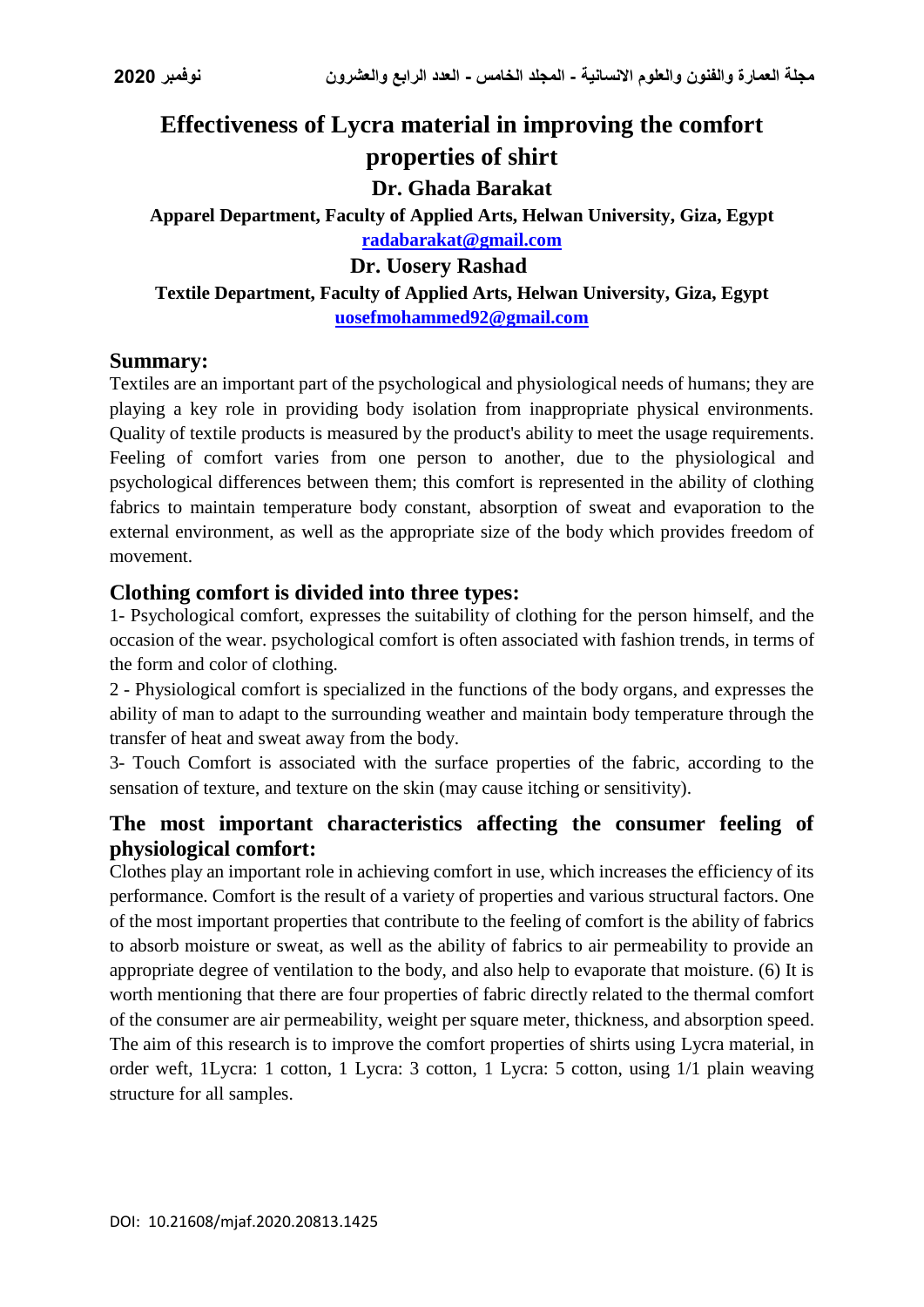| Sample         | <b>Arrange</b><br>weft | Weft<br>number |  |  |
|----------------|------------------------|----------------|--|--|
| 1              | 1 Lycra: 1<br>cotton   | 40 Lycra       |  |  |
| $\overline{2}$ | 1 Lycra: 3<br>cotton   | 40 Lycra       |  |  |
| 3              | 1 Lycra: 5<br>cotton   | 40 Lycra       |  |  |
| 4              | 1 Lycra: 1<br>cotton   | 30 Lycra       |  |  |
| 5              | 1 Lycra: 3<br>cotton   | 30 Lycra       |  |  |
| 6              | 1 Lycra: 5<br>cotton   | 30 Lycra       |  |  |
| 7              | 1 Lycra: 1<br>cotton   | 20 Lycra       |  |  |
| 8              | 1 Lycra: 3<br>cotton   | 20 Lycra       |  |  |
| 9              | 1 Lycra: 5<br>cotton   | 20 Lycra       |  |  |

#### **Table (1) Specifications of Fabrics Produced**

The weight, thickness, tensile strength and elongation of the warp and weft, water absorption time, air permeability, wrinkle resistance in the warp and weft, friction resistance and wrinkle resistant were tested on all samples at the National Research Center in Dokki. In a standard atmosphere (relative humidity  $65\% +2$ , temperature  $20.5$  m + 2). The results of the tests are as shown in Table (2). The results were analyzed statistically to illustrate the effect of weft numbers of Lycra, and arrangement of Lycra wefts on the rest and some other important functional characteristics in the end use.

| Pilling        | Friction<br>resistance<br>(Cycle) | Wrinkle<br>degree of<br>weft<br>(0) | Wrinkle<br>warp<br>(o) | (96)              | degree of Elongation Elongation<br>of the weft of the warp<br>(96) | Weft<br>tensile<br>Strength<br>(kg) | Warp<br>tensile<br>Strength<br>(kg) | Moisture<br>absorption<br>time<br>(min) | Air<br>permeability<br>cm <sup>3</sup> /cm <sup>2</sup> /sec. | <b>Thickness</b><br>(mm) | Weight<br>per<br>square<br>meter<br>(g <sub>m</sub> ) | رقع<br>السنة            |
|----------------|-----------------------------------|-------------------------------------|------------------------|-------------------|--------------------------------------------------------------------|-------------------------------------|-------------------------------------|-----------------------------------------|---------------------------------------------------------------|--------------------------|-------------------------------------------------------|-------------------------|
| $\overline{A}$ | 390                               | 106                                 | 118                    | 20                | 16                                                                 | 39                                  | 56                                  | 2.14                                    | 15.47                                                         | 0.42                     | 180                                                   | $\mathbf{1}$            |
| A              | 680                               | 106                                 | 109                    | 20                | 14                                                                 | 48                                  | 57                                  | 1.28                                    | 19.6                                                          | 0.44                     | 181                                                   | $\overline{2}$          |
| A              | 720                               | 87                                  | 105                    | 18                | 13                                                                 | 55                                  | 59                                  | 0.9                                     | 21.04                                                         | 0.45                     | 185                                                   | $\overline{\mathbf{3}}$ |
| A              | 345                               | 89                                  | 97                     | 22                | 16                                                                 | 40                                  | 60                                  | 3.78                                    | 24.22                                                         | 0.46                     | 210                                                   | $\overline{4}$          |
| $\mathbf{A}$   | 580                               | 82                                  | 99                     | 21                | 15                                                                 | 54                                  | 61                                  | 3.27                                    | 25.22                                                         | 0.45                     | 198                                                   | 5                       |
| A              | 590                               | 81                                  | 103                    | <b>SERE</b><br>19 | 15                                                                 | 58                                  | 000<br>61                           | 2.35                                    | 26.4                                                          | 0.44                     | 195                                                   | $6 \overline{6}$        |
| A              | 250                               | 83                                  | 89                     | 23                | 16                                                                 | 55                                  | 60                                  | 7.14                                    | 32.6                                                          | 0.45                     | 199                                                   | 7                       |
| $\mathbf{A}$   | 550                               | 75                                  | 88                     | 22                | 16                                                                 | 62                                  | 61                                  | 6.17                                    | 33.5                                                          | 0.46                     | 203                                                   | 8                       |
| A              | 570                               | 71                                  | 79                     | 21                | 16                                                                 | 64                                  | 62                                  | 4.51                                    | 42.01                                                         | 0.47                     | 214                                                   | $\mathfrak{g}$          |

**Table (2) shows the results of fabrics tests**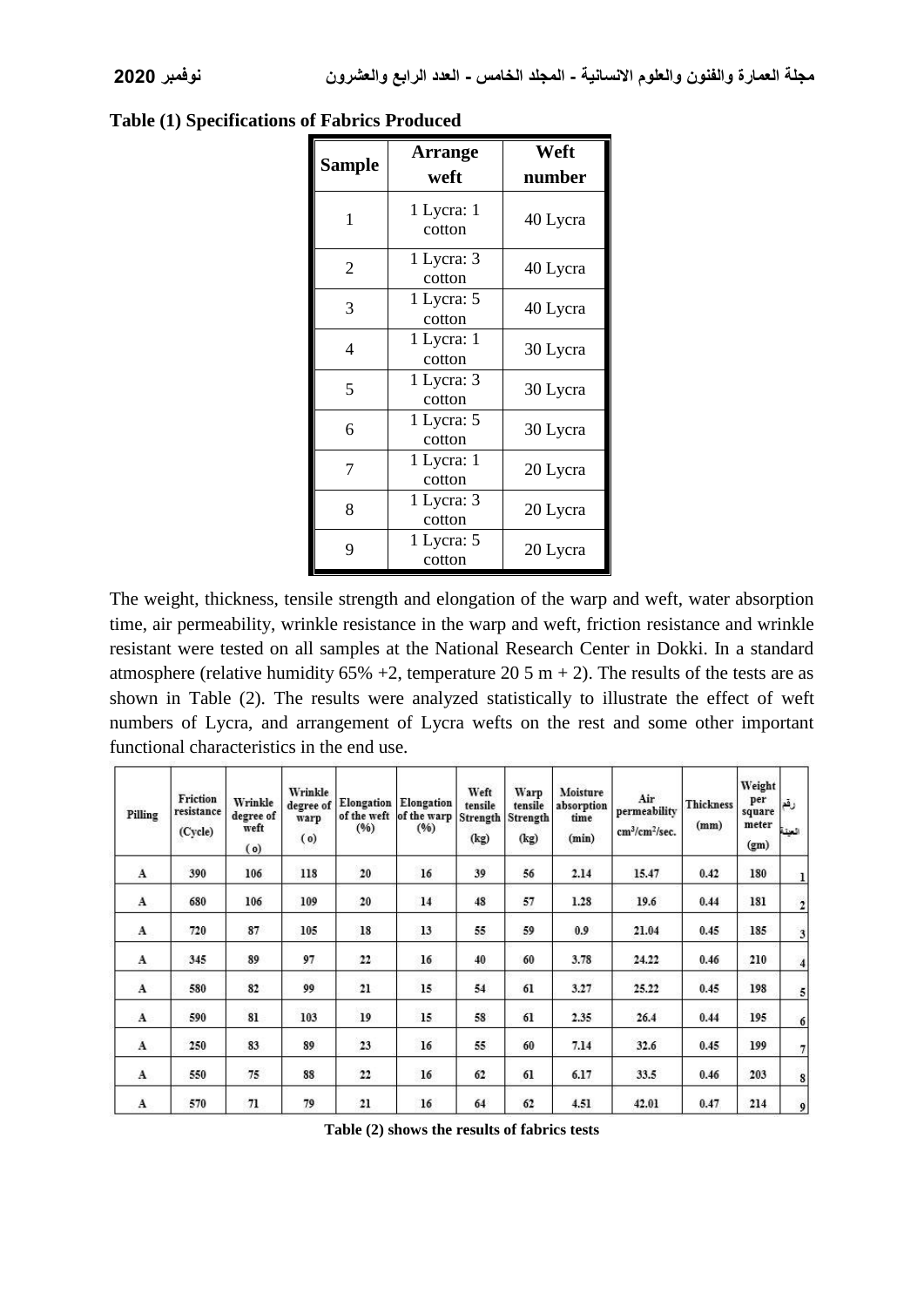Table (2) shows that, there is an inverse relationship between the percentage of Lycra in the cm, and the weight of fabric. The density of Lycra is less than cotton, where the density of Lycra ranges between 1.21 to 1.35, while the density of cotton ranges between 1,54- 1,56 and thus increases the weight per square meter of the cloth when reduced the proportion of Lycra in cm. There is also an inverse relationship between the weft Lycra number and weight of the fabric, that mean, the highest number Lycra weft, give the less weight of the fabric, where the highest weft number of Lycra, is the finest in cross-section area, and therefore contains fewer fiber in the cross-section and therefore less weight.

Table (2) shows that, there is an inverse relationship between the percentage of Lycra wefts in cm and the thickness of the cloth. It is also evident that there is an inverse relationship between the number of Lycra weft and the thickness of the cloth, meaning that the greater number of Lycra, provide less area in its cross section, and so less thickness of the cloth.

Table (2) shows that there is an inverse relationship between the percentage of Lycra wefts in cm and air permeability of the cloth, as fabrics that contain a higher percentage of Lycra are more integrated, less porous and less permeable to the passage of air.

It is also evident that there is a direct correlation between the number of Lycra and air permeability of the cloth, that means, the greater number of Lycra, i.e., the less cross-sectional area, the greater the air permeability of the cloth to increase the distances among yarns.

It is clear from Table (2) that there is a direct correlation between the proportion of the presence of Lycra and the time of absorption of moisture, meaning that the higher the proportion of Lycra, the greater the time of absorption of moisture, (where moisture in Lycra may reach 0.6%, while cotton reaches 8.5%).

The thicker Lycra weft has the ability to absorb moisture more than the thin weft, that due to the increased number of filaments in the cross-section of the weft in addition to the poetic property.

It is clear from table (2) that there is an inverse relationship between the number of Lycra yarns in cm and the strength of both warp and weft, that means the lower the proportion of Lycra in the wefts, the higher the tensile strength in both directions. The tensile strength of cotton is much higher than Lycra, where the tensile strength of cotton between  $3 - 5$  g / JD, while the tensile strength of Lycra up to 0.7 g / denier.

Also note that the increase of Lycra number increases the tensile strength in both directions.

It is clear from Table (2) that there is a direct relationship between the number of Lycra wefts with poison and the elongation of both the warp and the weft. This is because Lycra has the potential to elongate five to seven times its original length. Lycra tigers increase elongation in both directions.

Table (2), shows a direct correlation between number of Lycra weft in cm and the degree of wrinkling of the warp and weft, that means the greater the number of Lycra wefts in cm, the greater resistance of the cloth to wrinkle in both directions of the warp and weft. This is due to the flexibility of Lycra.

There is also an inverse relationship between the Lycra number and the degree of wrinkles in both directions of warp and weft, i.e. lower number of weft of Lycra, the greater the degree of wrinkle or in other words the greater resistance of the cloth to wrinkle, because decrease of the number of weft means increasing the degree of porosity of the thread and thus increase the degree of resistance wrinkle.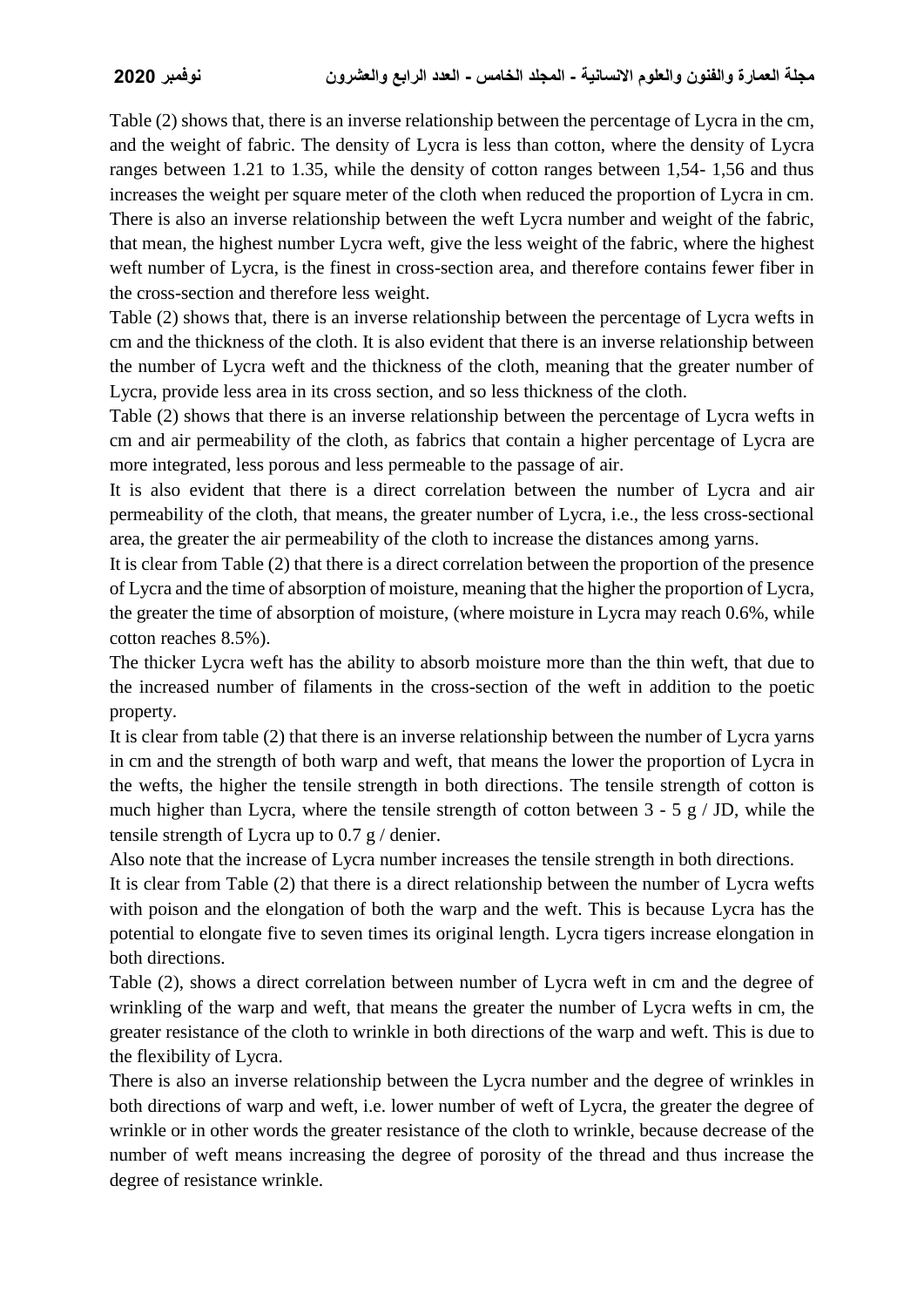As shown in table (2), the higher the percentage of Lycra in the cloth, the less the resistance of the fabric to friction, i.e., there is an inverse relationship between them, as it is known, Lycra lack resistance of friction, which was a major factor in the negative impact on durability. However, this has been improved by use of Lycra wefts where Lycra fiber are present in the core and wrapped in cotton fiber.

It is also noted that the greater the Lycra wefts number, the less the resistance of the fabric to friction, due to the small number of filament cross-section area of the thread, and therefore less resistance to friction.

All fabrics have excellent resistance to pilling, even those with a higher percentage of Lycra in wefts, because these wefts were coated with cotton fibers which are known to be highly resistant to pilling.

Figure (1) show that, the best sample that achieved best properties and best performance when used was sample number (7), which has number of Lycra 20 and the order of 1 Lycra: 1 cotton, where gave the highest area up to 10.84, followed by the sample used by Lycra number 30 is an area of 8. 90, then number 40 is an area of 8. 80.



**Figure (1) Radar shapes of executed specimens in order of 1 Lycra: 1cotton**

Figure (2) shows that, the best sample achieved the best properties and best performance when used was sample number (8) which has number of Lycra yarns 20 cotton, and the order of 1 Lycra: 3 cotton, where gave the highest area up to 10.90, followed by the sample used by the Lycra number 40 is 10.56, then 30 is 10.10.



**Figure (2) Radar shapes of executed specimens in order of 1 Lycra: 3cotton**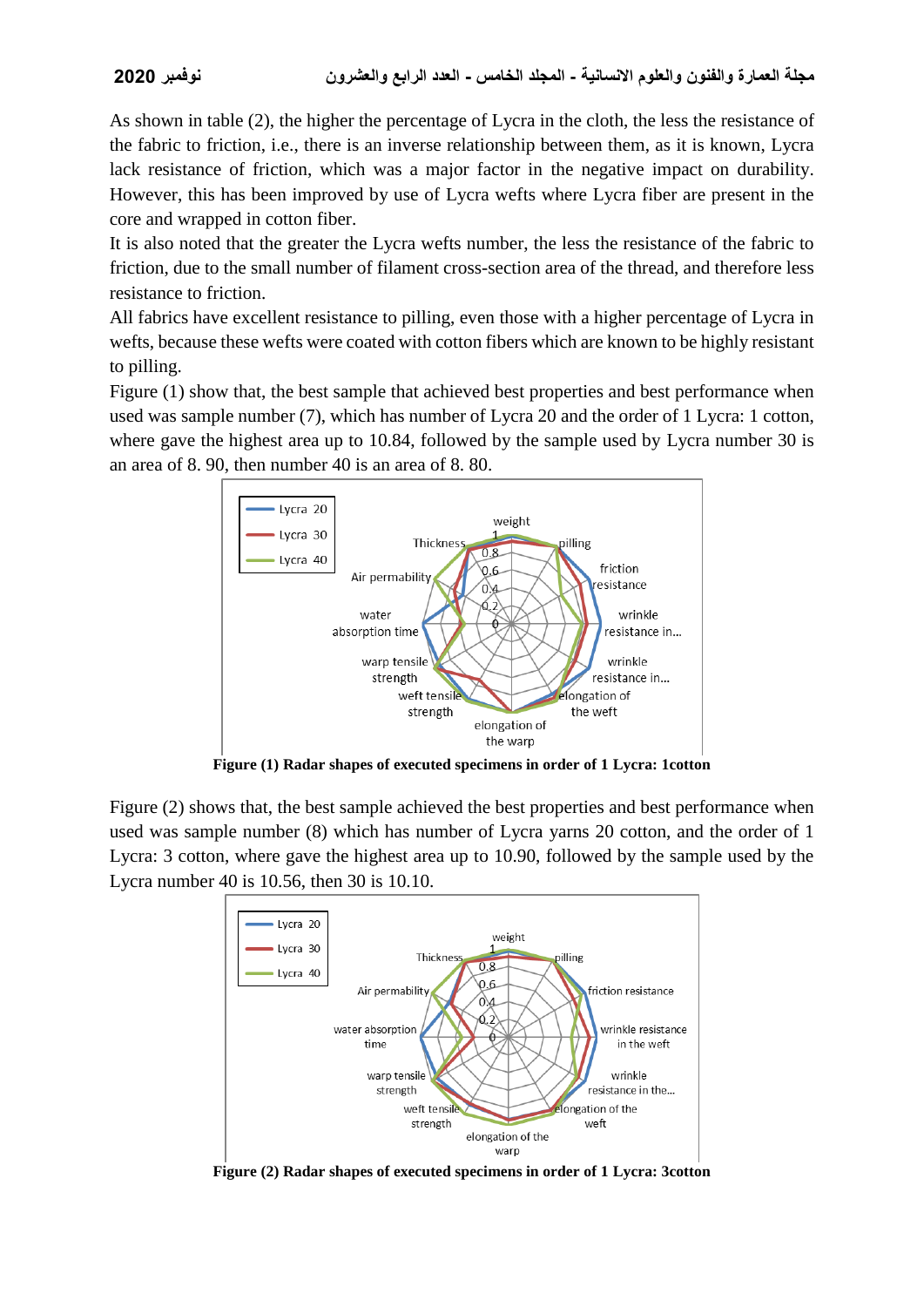Figure  $(3)$  show that, the best sample achieved the best properties and best performance when used was sample (9), which used number of Lycra 20, and the order of 1 Lycra: 5 cotton, which gave the highest area up to 10.99, followed by Lycra 40 from 10, 26 and 30 by 7.72.



**Figure (3) Radar shapes of executed specimens in order of 1 Lycra: 5 cotton**



**Figure (4) shows the radar shapes of the best implemented samples from number of 20 in different order.**

From the above, the radar figure (4) shows that the best sample achieved the best properties ever and best performance when used number of Lycra 20, and the order of 1 Lycra: 5 cotton where the highest area reached 10.99.

## **References:**

- ibrahim, sadiya omar- tathyr ikhtilaf nowe alkham ala alkhuas altabyia wa lmuykanikiay: 'awla: khawas alraaha- majalat eulom wafunon- dirasat wabihawath- jamieat hulwan - 2002
- salum , frial diraset khuas al'ada' alwazifii libaed 'akmushat almalabis alriyadia alhaditha-International Design Journal Volume 8, 2018 - Issue 3
- husayn, 'ahmad muhamed tathir ikhtilaf tartib alriyb ala bad khawas alrraha li'akmshat tariko allahma- majalat eulum wafunon - dirasat wabihawth - 2003